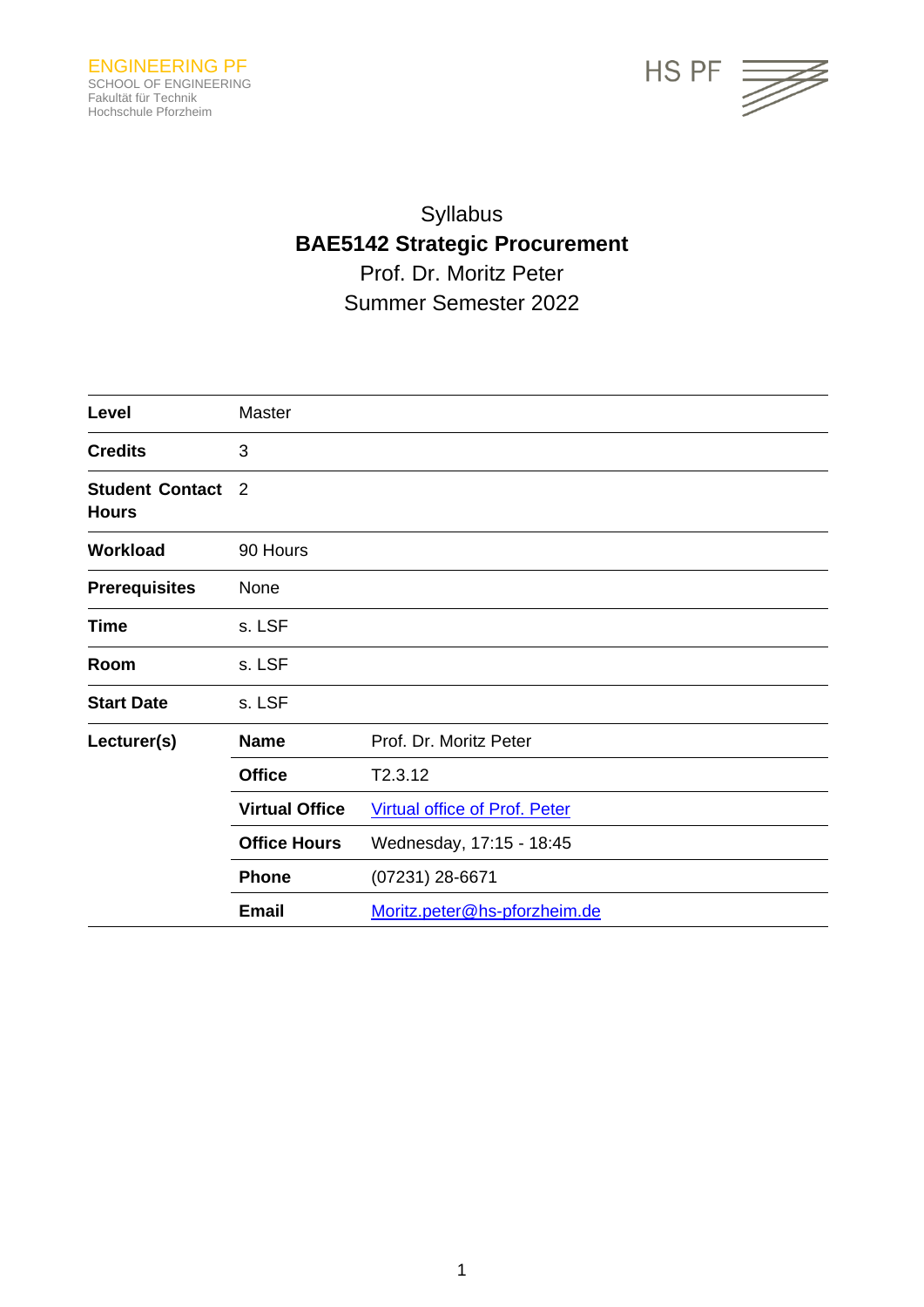# **Summary**

The value sourced from suppliers and the innovation stemming from the supply base has increased substantially in recent years. As a consequence, most organizations consider the management of their suppliers as a key strategic issue. Given its potential to contribute significantly to firm performance, the procurement function has advanced considerably during the last three decades. This course provides a survey of modern procurement methods and processes from a strategic as well as from an operational perspective. Imparted procurement knowledge is applied in a major case study project organized by Porsche AG.

# **Outline of the Course**

Topics covered include:

- the sourcing process (focus topic) and the procurement process (in general) with related topics such as negotiation, risk management, quality management etc.
- supplier selection and the management of supplier portfolios (including buyer-supplier relationships and supplier innovation)
- the design and implementation of procurement strategies, procurement organizations and procurement performance measurement systems
- current trends and topics in procurement (digitalization, global sourcing, corporate social responsibility etc.)
- Case studies (related to sourcing) provided by Porsche AG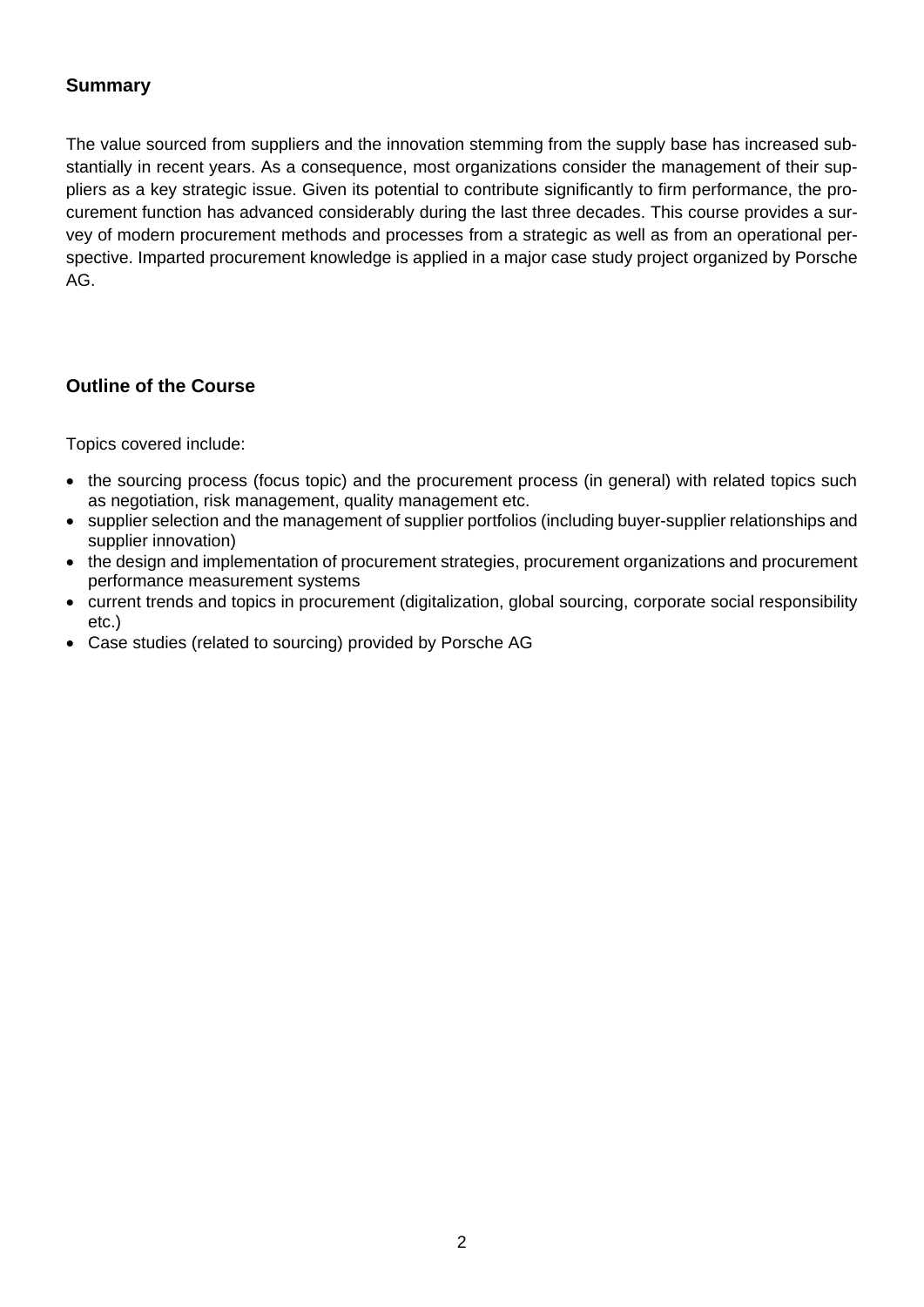# **Course Intended Learning Outcomes and their Contribution to Program Intended Learning Outcomes / Program Goals**

| <b>Program Intended Learning Outcomes</b> |                                                                                                                 | <b>Course Intended Learning Outcomes</b>                                                                  |
|-------------------------------------------|-----------------------------------------------------------------------------------------------------------------|-----------------------------------------------------------------------------------------------------------|
|                                           | After completion of the program the stu-<br>dents will be able                                                  | After completion of the course the students will be able                                                  |
| 1                                         | Responsible leadership in organizational contexts                                                               |                                                                                                           |
| $\mathbf{2}$                              | Creative problem solving skills in a complex business environment                                               |                                                                                                           |
| 2.1                                       | to recognize and define problems as well as                                                                     | to apply methods and technical possibilities of procurement.(e.g.                                         |
|                                           | assess their importance.                                                                                        | sourcing strategies) as a contribution to competitiveness.                                                |
| $2.2\,$                                   | to analyse complex in-company and inter-                                                                        | to analyze a specific task in Strategic Procurement.                                                      |
|                                           | company problems and challenges from differ-                                                                    |                                                                                                           |
|                                           | ent perspectives and/or within an international                                                                 |                                                                                                           |
|                                           | context.                                                                                                        |                                                                                                           |
| 2.3                                       | to independently develop creative solutions                                                                     | to focus on problems in Strategic Procurement and to work them                                            |
|                                           | to complex in-company and inter-company                                                                         | out in depth.                                                                                             |
|                                           | problems and challenges.                                                                                        |                                                                                                           |
| 2.4                                       | to clarify successfully complex problems and<br>solutions to both experts and laymen.                           | to lead presentations and discussions of alternative solutions in<br>Strategic Procurement.               |
|                                           |                                                                                                                 |                                                                                                           |
| 3                                         | Creative problem solving skills in a complex business environment<br>to demonstrate their knowledge of research |                                                                                                           |
| 3.1                                       | methods relevant to engineering and manage-                                                                     | to deepen and apply methods of procurement and supplier man-<br>agement as well as strategic procurement. |
|                                           | ment as well as their advantages and disad-                                                                     |                                                                                                           |
|                                           | vantages.                                                                                                       |                                                                                                           |
| 3.2                                       | to successfully apply research methods rel-                                                                     | to work scientifically.                                                                                   |
|                                           | evant to engineering and management.                                                                            |                                                                                                           |
| 3.3                                       | to implement relevant research methods in                                                                       | to prepare literature research and evaluation. They can show                                              |
|                                           | such a way as to deliver reliable and innovative                                                                | these in presentations mi innovative results in the final presentation                                    |
|                                           | results.                                                                                                        |                                                                                                           |
| 4                                         | Interdisciplinary and integrative work                                                                          |                                                                                                           |
| 4.2                                       | to apply the methods of project management                                                                      | work out solutions in a group.                                                                            |
|                                           | and to successfully organize, conduct and                                                                       |                                                                                                           |
|                                           | manage projects.                                                                                                |                                                                                                           |
| 4.3                                       | to develop and assess alternative solutions                                                                     | to develop and implement suitable interdisciplinary and integrative                                       |
|                                           | taking diverse disciplines into account and ap-                                                                 | solution alternatives                                                                                     |
|                                           | ply them to integrated comprehensive solu-                                                                      |                                                                                                           |
|                                           | tions.                                                                                                          |                                                                                                           |

# **Teaching and Learning Approach**

This course has a threefold structure: In the first phase of the course a comprehensive introduction to relevant procurement topics is provided (by lecture). In the second course-phase small group of students work on their group assignments (case study). In the third phase of the course the results of the group work will be presented and individual feedback will be given.

# **Literature and Course Materials**

Textbooks (recommended)

- Chopra, S. (2018): Supply Chain Management: Strategy, Planning, and Operation 7th ed., Pearson, London.
- Heizer, J.; Render, B. (2016): Operations Management, Global Edition, 11th ed., Pearson, London.
- Van Weele, A.J. (2014): Purchasing and Supply Chain Management, 6th ed., Cengage Learning, London.
- Handfield, R. B., Monczka, R. M., Giunipero, L. C., & Patterson, J. L. (2016). Sourcing and Supply Chain Management (6th ed.). Florence, KY: Cengage Learning.
- Lecture slides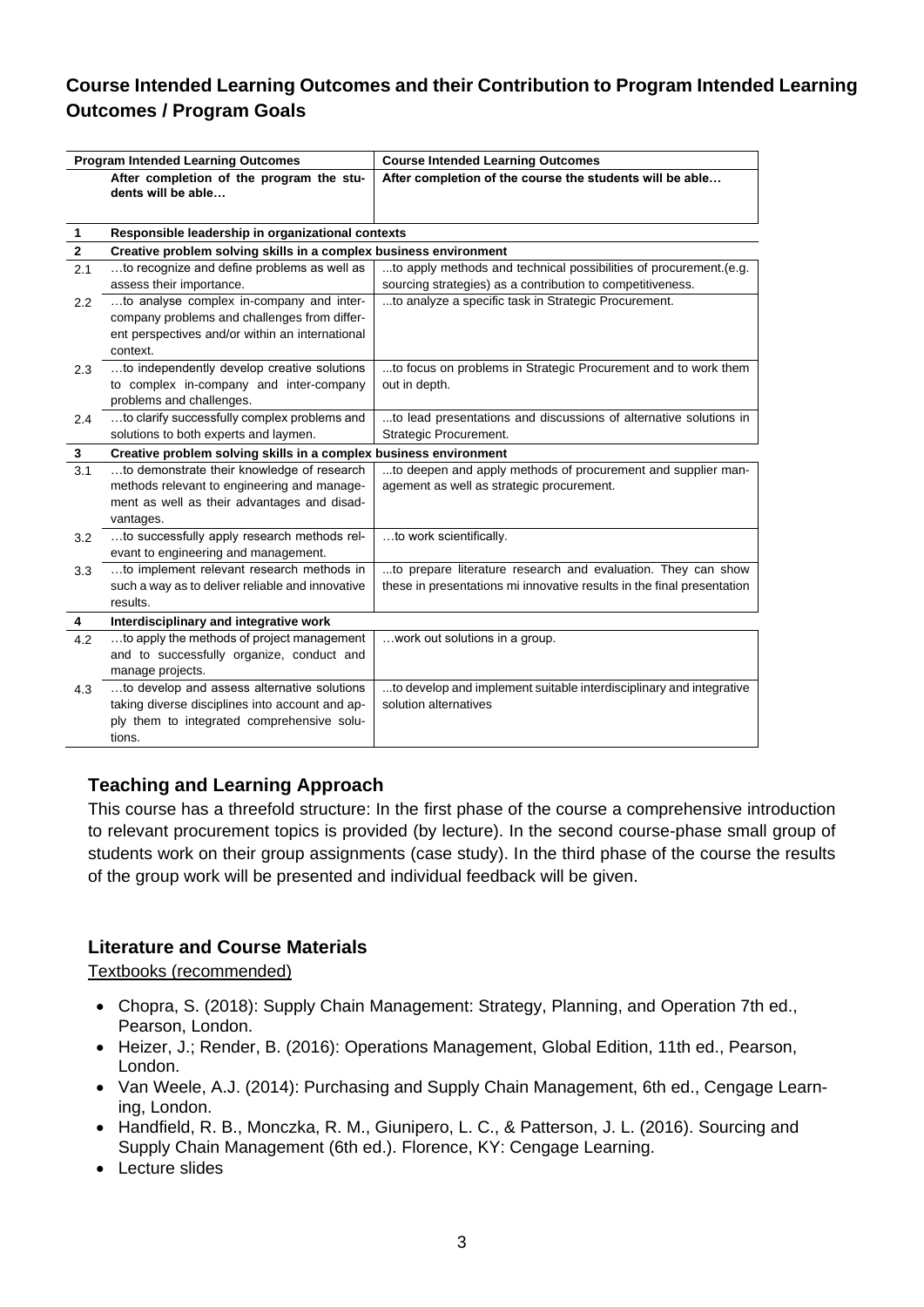### **Assessment**

Presentation and documents with individual contribution (PLP, PLR).

**Grading scale**: (see SPO, allg. Teil, Neufassung vom 01.09.06, p. 20):

- $\bullet$  1 = excellent (pass grade) = outstanding work;
- $\bullet$  2 = good (pass grade) = work which is far above average
- $\bullet$  3 = satisfactory (pass grade) = average work;
- $\bullet$  4 = sufficient (pass grade) = work with shortcomings which still meets requirements
- 5 = insufficient (fail grade) = work with severe shortcomings, does not meet requirements

# **Schedule**

#### **Changes are unlikely, but might become necessary.**

The time available will roughly be spend on:

- 70 % Procurement lecture (introduction to relevant topics)
- 20 % Procurement case study (group assignments)
- 10 % Presentation and discussion of case study results

# **Academic Integrity and Student Responsibility**

# **Code of Conduct for Students**

- Read the syllabus
- Practice fair play to your fellow students
- Print and read the abstracts/notes before the lecture/exercise and take a look at it
- Please make sure to be on time and avoid to leave the lectures/exercises early
- Contribute to a pleasant atmosphere (i.e. silence)
- Solve your exercises independently
- Raise questions if you don't understand something

#### [Link to the Code of Conduct for](https://e-campus.hs-pforzheim.de/business_pf/digital_learning_tools_links) online Teaching

#### **Teaching Philosophy**

I do care about your learning. Therefore, helping you is an important matter to me. If you encounter problems or questions with any aspect of the course, do not hesitate to contact me. I will respond quickly and if it is necessary, we can arrange an appointment.

My main objective is the preparation of Hochschule-Pforzheim students for a successful career in the procurement and/or procurement-logistic function of international companies in various industries. In order to achieve this goal, I would like to appeal and foster the student's heart (motivation), hand (experience) and head (knowledge) through practice-oriented topics and vivid classroom interaction. Hence, if you have problems with your progress in the course or with your group, please see me as early as possible. I do want you to graduate, but you must earn it!